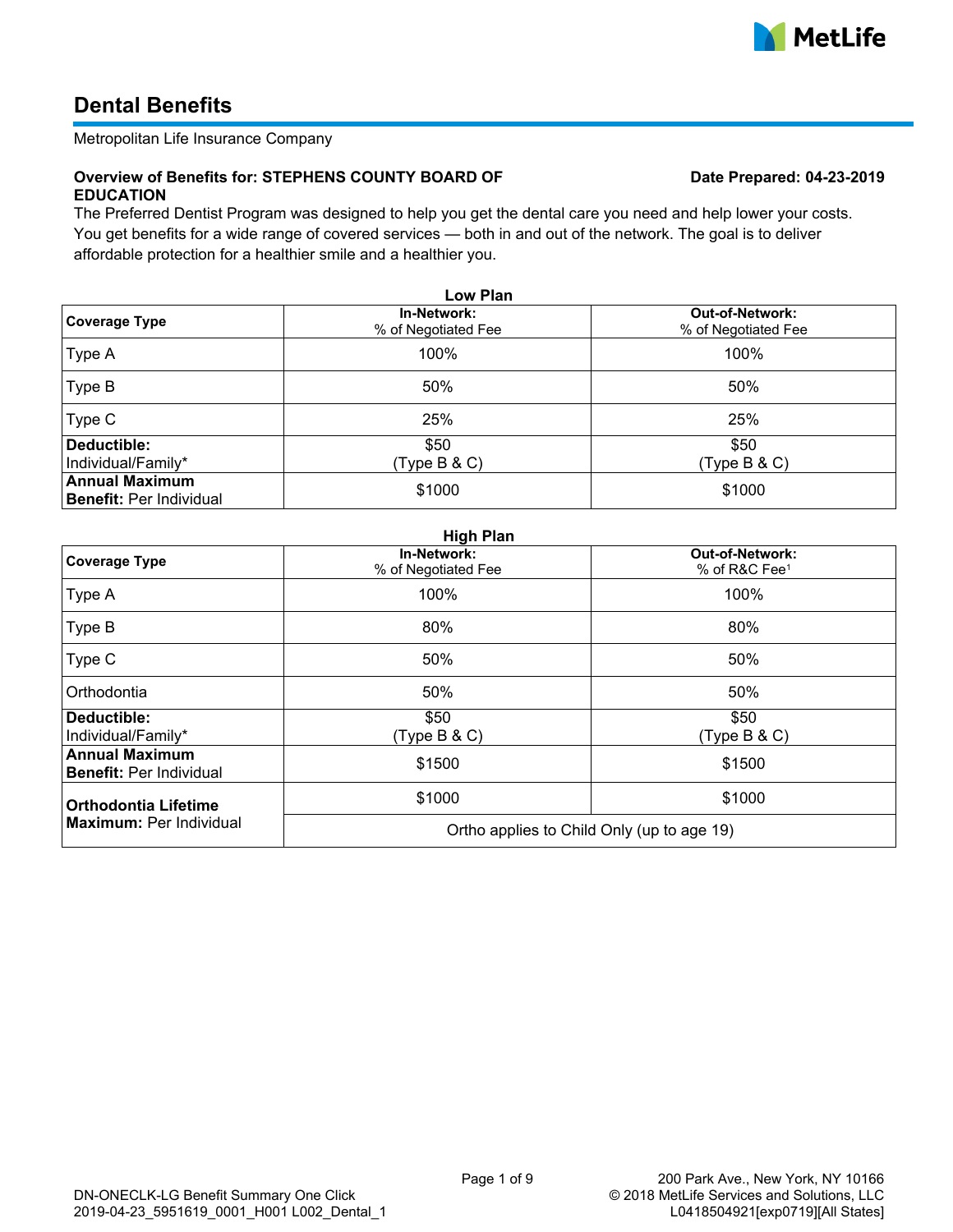| <b>Understanding Your Dental Benefits Plan</b>                                                                                                                                                                                                                                                    | Take advantage of online self-              |  |
|---------------------------------------------------------------------------------------------------------------------------------------------------------------------------------------------------------------------------------------------------------------------------------------------------|---------------------------------------------|--|
| With the MetLife Preferred Dentist Program you can visit the dentist of your<br>choice - an "in-network" dentist (a participating MetLife dentist) or an "out-of-                                                                                                                                 | service capabilities with<br>MyBenefits.    |  |
| network" dentist.                                                                                                                                                                                                                                                                                 | Check the status of your claims             |  |
| • Plan benefits that are based on the percentage of the PDP negotiated fee<br>are based on MetLife's negotiated fees that PDP participating dentists<br>have agreed to accept as payment in full for covered services.<br>• If your plan benefits are based on a percentage of the Reasonable and | Locate a participating dentist<br>$\bullet$ |  |
|                                                                                                                                                                                                                                                                                                   | Access MetLife's Oral Health Library        |  |
|                                                                                                                                                                                                                                                                                                   | Elect to view your Explanation of           |  |
| Customary (R&C) charges, your out-of-pocket expenses may be more,                                                                                                                                                                                                                                 | Benefits online                             |  |
| since you will be responsible for paying any difference between the                                                                                                                                                                                                                               | If you are not already registered, just     |  |
| dentist's fee and your plan's payment for the approved service. Please                                                                                                                                                                                                                            | go to www.metlife.com/mybenefits            |  |
| refer to the Selected Covered Services and Frequency Limitations page of                                                                                                                                                                                                                          | and follow the easy registration            |  |
| this document for details regarding how R&C charges are defined under                                                                                                                                                                                                                             | instructions.                               |  |

Certain plan benefits are based on a percentage of the negotiated fee. This is the amount that participating dentists have agreed to accept as payment in full. If your plan benefits are based on a percentage of the Reasonable and Customary (R&C) charges, your out-of-pocket expenses may be more, since you will be responsible for paying any difference between the dentist's fee and your plan's payment for the approved service.

\* If you are enrolled for dependent coverage, a maximum family deductible may apply.

this plan.

Savings from enrolling in a dental benefits plan will depend on various factors, including the cost of the plan, how often participants visit the dentist and the cost of services rendered.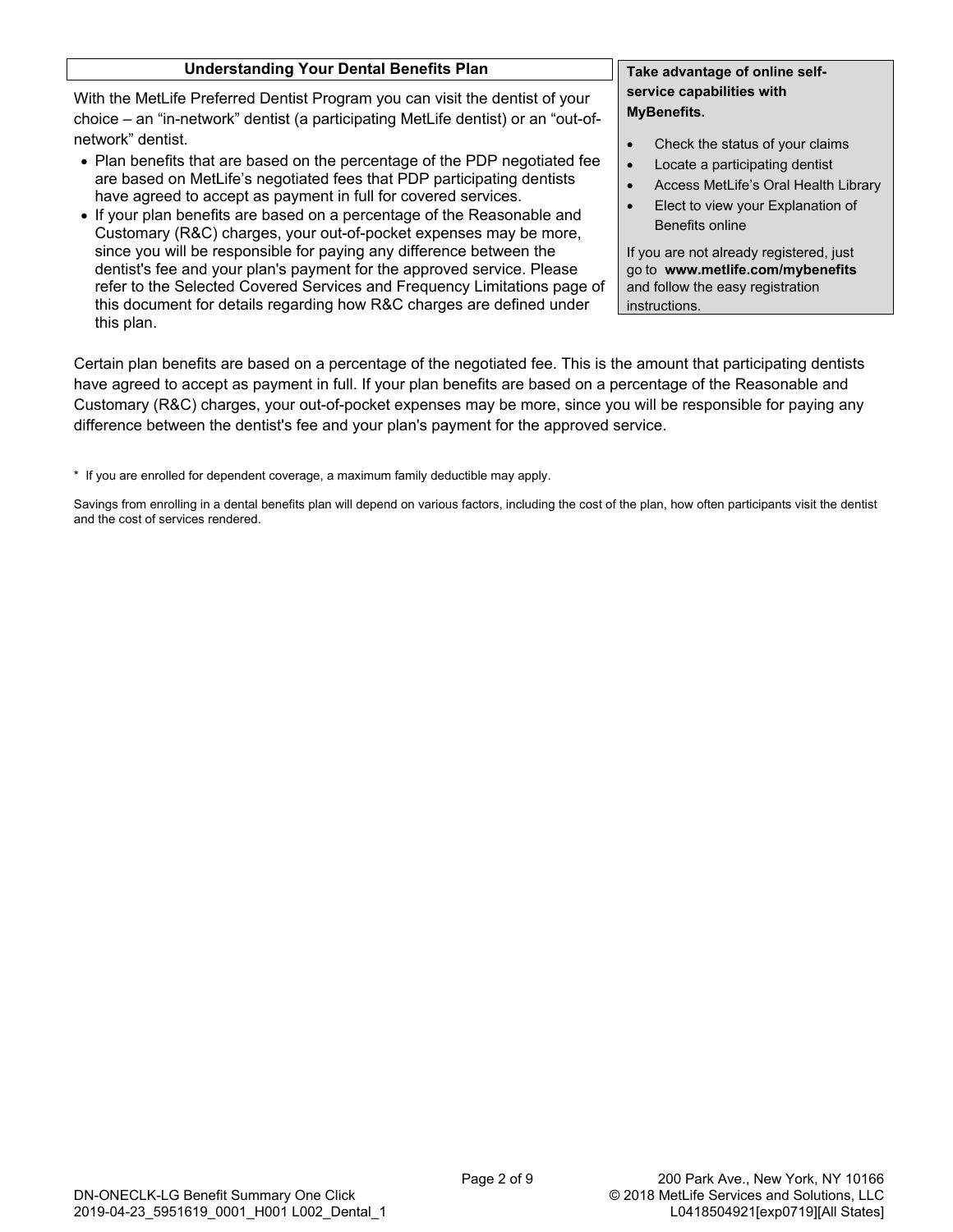# **Selected Covered Services and Frequency Limitations\***

| <b>Type A</b> |                                       |                                                                          |  |  |
|---------------|---------------------------------------|--------------------------------------------------------------------------|--|--|
|               | <b>Oral Examinations</b>              | 1 in 6 months.                                                           |  |  |
| $\bullet$     | Cleanings                             | 1 in 6 months.                                                           |  |  |
|               | Fluoride                              | Children to age 19 / 1 in 12 months.                                     |  |  |
|               | <b>Bitewing X-rays</b>                | Adult - 1 in 1 year / Children - 1 in 1 year.                            |  |  |
|               | <b>Space Maintainers</b>              | For dependent children to age 14. Limited to 1 per lifetime per<br>area. |  |  |
| <b>Type B</b> |                                       |                                                                          |  |  |
|               | Full Mouth X-rays                     | 1 in 5 years.                                                            |  |  |
|               | <b>Periodontal Maintenance</b>        | 2 in 1 year less the number of teeth cleanings.                          |  |  |
|               | <b>Emergency Palliative Treatment</b> |                                                                          |  |  |
| $\bullet$     | Periodontal Root Planing & Scaling    | 1 per quadrant in any 24 months period.                                  |  |  |
|               | Sealants (1st & 2nd permanent molars) | 1 per tooth in 60 months of a dependent child up to 16th<br>birthday.    |  |  |
|               | Amalgam & Composite Fillings          | 1 per surface in 24 months.                                              |  |  |
|               | <b>Simple Extractions</b>             |                                                                          |  |  |
| Type C        |                                       |                                                                          |  |  |
|               | Crowns                                | 1 in 10 years.                                                           |  |  |
|               | Dentures                              | 1 in 10 years.                                                           |  |  |
|               | <b>Bridges</b>                        | 1 in 10 years.                                                           |  |  |
|               | <b>Periodontal Surgery</b>            | 1 in 36 months.                                                          |  |  |
| $\bullet$     | Root Canal                            | 1 in 12 months.                                                          |  |  |
|               | <b>Surgical Extractions</b>           |                                                                          |  |  |
|               | Repairs (Crowns)                      | 1 in 24 months.                                                          |  |  |
|               | Implants                              | 1 in 10 years.                                                           |  |  |

**Low Plan**

The service categories and plan limitations shown in this document represent an overview of your plan benefits, but are not a complete description of the plan. Before making any purchase or enrollment decision you should review the certificate of insurance which is available through MetLife or your employer. In the event of a conflict between this overview and your certificate of insurance, your certificate of insurance governs. Like most group dental insurance policies, MetLife group policies contain certain exclusions, limitations and waiting periods and terms for keeping them in force. The certificate of insurance sets forth all plan terms and provisions, including all exclusions and limitations.

**\*Alternate Benefits:** Your dental plan provides that if there are two or more professionally acceptable dental treatment alternatives for a dental condition, your plan bases reimbursement, and the associated procedure charge, on the least costly treatment alternative. If you and your dentist have agreed on a treatment that is more costly than the treatment upon which the plan benefit is based, you will be responsible for any additional payment responsibility. To avoid any misunderstandings, we suggest you discuss treatment options with your dentist before services are rendered, and obtain a pretreatment estimate of benefits prior to receiving certain high cost services such as crowns, bridges or dentures. You and your dentist will each receive an Explanation of Benefits (EOB) outlining the services provided, your plan's reimbursement for those services, and your out-of-pocket expense. Actual payments may vary from the pretreatment estimate depending upon annual maximums, plan frequency limits, deductibles and other limits applicable at time of payment.

The service categories and plan limitations shown above represent an overview of your plan benefits. This document presents the majority of services within each category, but is not a complete description of the plan.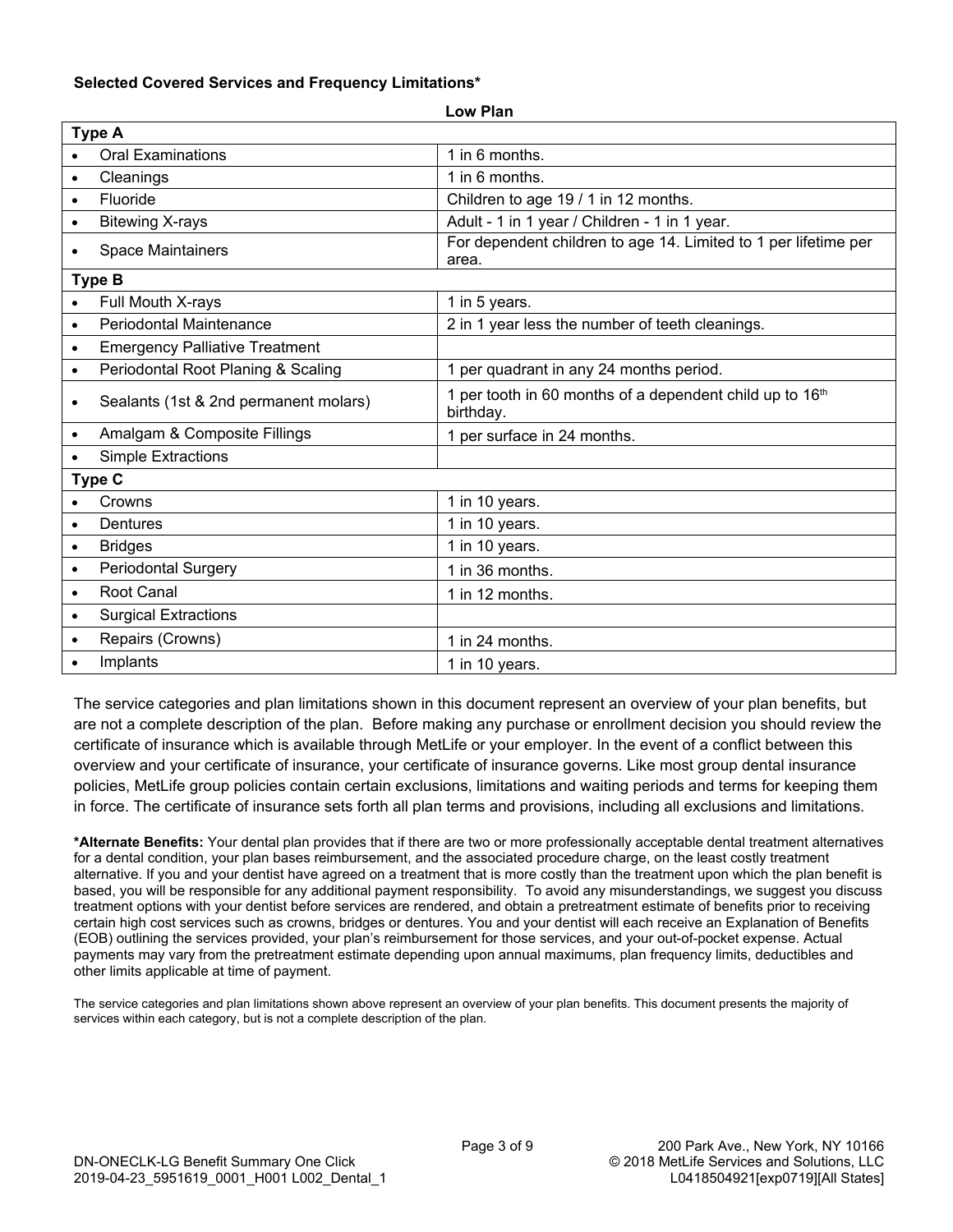# **Selected Covered Services and Frequency Limitations\***

|                    |                                                                                                      | .                                                                        |  |  |
|--------------------|------------------------------------------------------------------------------------------------------|--------------------------------------------------------------------------|--|--|
| <b>Type A</b>      |                                                                                                      |                                                                          |  |  |
|                    | <b>Oral Examinations</b>                                                                             | 1 in 6 months.                                                           |  |  |
| $\bullet$          | Cleanings                                                                                            | 1 in 6 months.                                                           |  |  |
| $\bullet$          | Fluoride                                                                                             | Children to age 19 / 1 in 12 months.                                     |  |  |
| $\bullet$          | <b>Bitewing X-rays</b>                                                                               | Adult - 1 in 1 year / Children - 1 in 1 year.                            |  |  |
| $\bullet$          | <b>Space Maintainers</b>                                                                             | For dependent children to age 14. Limited to 1 per lifetime per<br>area. |  |  |
| <b>Type B</b>      |                                                                                                      |                                                                          |  |  |
|                    | Full Mouth X-rays                                                                                    | 1 in 5 years.                                                            |  |  |
| $\bullet$          | Periodontal Maintenance                                                                              | 2 in 1 year less the number of teeth cleanings.                          |  |  |
| $\bullet$          | <b>Emergency Palliative Treatment</b>                                                                |                                                                          |  |  |
| $\bullet$          | Periodontal Root Planing & Scaling                                                                   | 1 per quadrant in any 24 months period.                                  |  |  |
| $\bullet$          | Sealants (1st & 2nd permanent molars)                                                                | 1 per tooth in 60 months of a dependent child up to 16th<br>birthday.    |  |  |
| $\bullet$          | Amalgam & Composite Fillings                                                                         | 1 per surface in 24 months.                                              |  |  |
| $\bullet$          | <b>Simple Extractions</b>                                                                            |                                                                          |  |  |
|                    | Repairs (Crowns)                                                                                     | 1 in 24 months.                                                          |  |  |
| Type C             |                                                                                                      |                                                                          |  |  |
|                    | Crowns                                                                                               | 1 in 10 years.                                                           |  |  |
| $\bullet$          | Dentures                                                                                             | 1 in 10 years.                                                           |  |  |
| $\bullet$          | <b>Bridges</b>                                                                                       | 1 in 10 years.                                                           |  |  |
| $\bullet$          | <b>Periodontal Surgery</b>                                                                           | 1 in 36 months.                                                          |  |  |
| $\bullet$          | Root Canal                                                                                           | 1 in 12 months.                                                          |  |  |
| $\bullet$          | <b>Surgical Extractions</b>                                                                          |                                                                          |  |  |
|                    | Implants                                                                                             | 1 in 10 years.                                                           |  |  |
| <b>Orthodontia</b> |                                                                                                      |                                                                          |  |  |
|                    | Dependent children are covered up to their 19th birthday.                                            |                                                                          |  |  |
| $\bullet$          | All dental procedures performed in connection with orthodontic treatment are payable as Orthodontia. |                                                                          |  |  |

**High Plan**

Payments are on a repetitive basis.

· 20% of the Orthodontia Lifetime Maximum will be considered at initial placement of the appliance and paid based on the plan benefit's coinsurance level for Orthodontia as defined in the Plan Summary.

· Orthodontic benefits end at cancellation of coverage.

The service categories and plan limitations shown in this document represent an overview of your plan benefits, but are not a complete description of the plan. Before making any purchase or enrollment decision you should review the certificate of insurance which is available through MetLife or your employer. In the event of a conflict between this overview and your certificate of insurance, your certificate of insurance governs. Like most group dental insurance policies, MetLife group policies contain certain exclusions, limitations and waiting periods and terms for keeping them in force. The certificate of insurance sets forth all plan terms and provisions, including all exclusions and limitations.

**\*Alternate Benefits:** Your dental plan provides that if there are two or more professionally acceptable dental treatment alternatives for a dental condition, your plan bases reimbursement, and the associated procedure charge, on the least costly treatment alternative. If you and your dentist have agreed on a treatment that is more costly than the treatment upon which the plan benefit is based, you will be responsible for any additional payment responsibility. To avoid any misunderstandings, we suggest you discuss treatment options with your dentist before services are rendered, and obtain a pretreatment estimate of benefits prior to receiving certain high cost services such as crowns, bridges or dentures. You and your dentist will each receive an Explanation of Benefits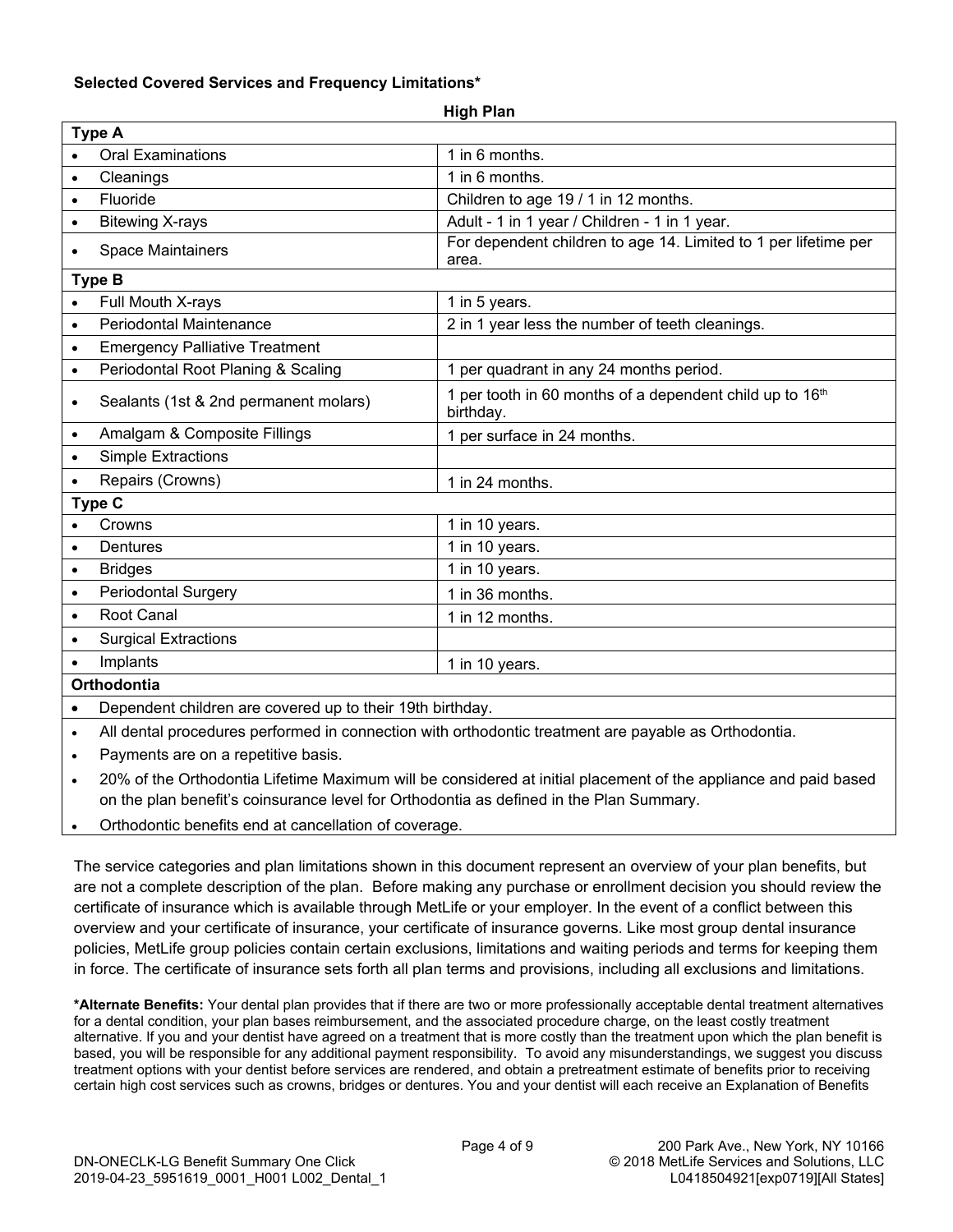(EOB) outlining the services provided, your plan's reimbursement for those services, and your out-of-pocket expense. Actual payments may vary from the pretreatment estimate depending upon annual maximums, plan frequency limits, deductibles and other limits applicable at time of payment.

1. The Reasonable and Customary charge is based on the lowest of the: "Actual Charge" (the dentist's actual charge); or "Customary Charge" (the 99<sup>th</sup> percentile charge of most dentists in the same geographic area for the same or similar services as determined by MetLife).

The service categories and plan limitations shown above represent an overview of your plan benefits. This document presents the majority of services within each category, but is not a complete description of the plan.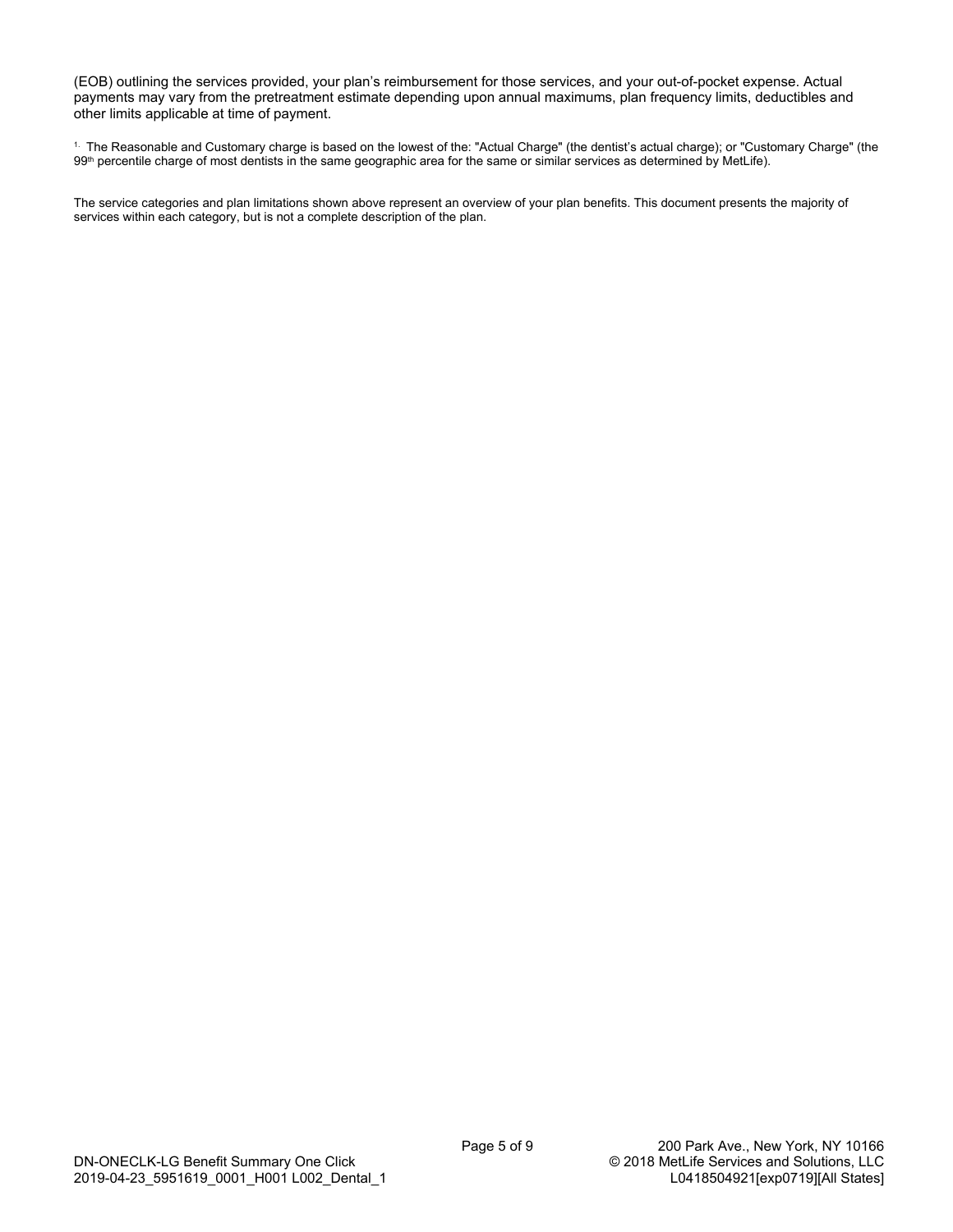# **Exclusions**

# **We will not pay Dental Insurance benefits for charges incurred for:**

- 1. Services which are not Dentally Necessary, those which do not meet generally accepted standards of care for treating the particular dental condition, or which We deem experimental in nature.
- 2. Services for which You would not be required to pay in the absence of Dental Insurance.
- 3. Services or supplies received by You or Your Dependent before the Dental Insurance starts for that person.
- 4. Services which are primarily cosmetic (For residents of Texas, see notice page section in your certificate).
- 5. Services which are neither performed nor prescribed by a Dentist except for those services of a licensed dental hygienist which are supervised and billed by a Dentist and which are for:
	- · scaling and polishing of teeth; or
	- fluoride treatments.
- 6. Services or appliances which restore or alter occlusion or vertical dimension.
- 7. Restoration of tooth structure damaged by attrition, abrasion or erosion.
- 8. Restorations or appliances used for the purpose of periodontal splinting.
- 9. Counseling or instruction about oral hygiene, plaque control, nutrition and tobacco.
- 10. Personal supplies or devices including, but not limited to: water piks, toothbrushes, or dental floss.
- 11. Decoration, personalization or inscription of any tooth, device, appliance, crown or other dental work.
- 12. Missed appointments.
- 13. Services:
	- · covered under any workers' compensation or occupational disease law;
	- · covered under any employer liability law;
	- for which the employer of the person receiving such services is not required to pay; or
	- received at a facility maintained by the Employer, labor union, mutual benefit association, or VA hospital.
- 14. Services covered under other coverage provided by the Employer.
- 15. Temporary or provisional restorations.
- 16. Temporary or provisional appliances.
- 17. Prescription drugs.
- 18. Services for which the submitted documentation indicates a poor prognosis.
- 19. The following when charged by the Dentist on a separate basis:
	- · claim form completion;
	- infection control such as gloves, masks, and sterilization of supplies; or
	- · local anesthesia, non-intravenous conscious sedation or analgesia such as nitrous oxide.
- 20. Dental services arising out of accidental injury to the teeth and supporting structures, except for injuries to the teeth due to chewing or biting of food.
- 21. Caries susceptibility tests.
- 22. Initial installation of a fixed and permanent Denture to replace one or more natural teeth which were missing before such person was insured for Dental Insurance, except for congenitally missing natural teeth.
- 23. Other fixed Denture prosthetic services not described elsewhere in this certificate.
- 24. Precision attachments.
- 25. Adjustment of a Denture
- 26 Diagnosis and treatment of temporomandibular joint (TMJ) disorders. This exclusion does not apply to residents of Minnesota.<sup>1</sup>
- 27 Orthodontic services or appliances.<sup>1</sup>
- 28. Repair or replacement of an orthodontic device.<sup>1</sup>
- 29. Duplicate prosthetic devices or appliances.
- 30. Replacement of a lost or stolen appliance, Cast Restoration, or Denture.
- 31. Intra and extraoral photographic images.

<sup>1</sup>Some of these exclusions may not apply. Please see your plan design and certificate for details.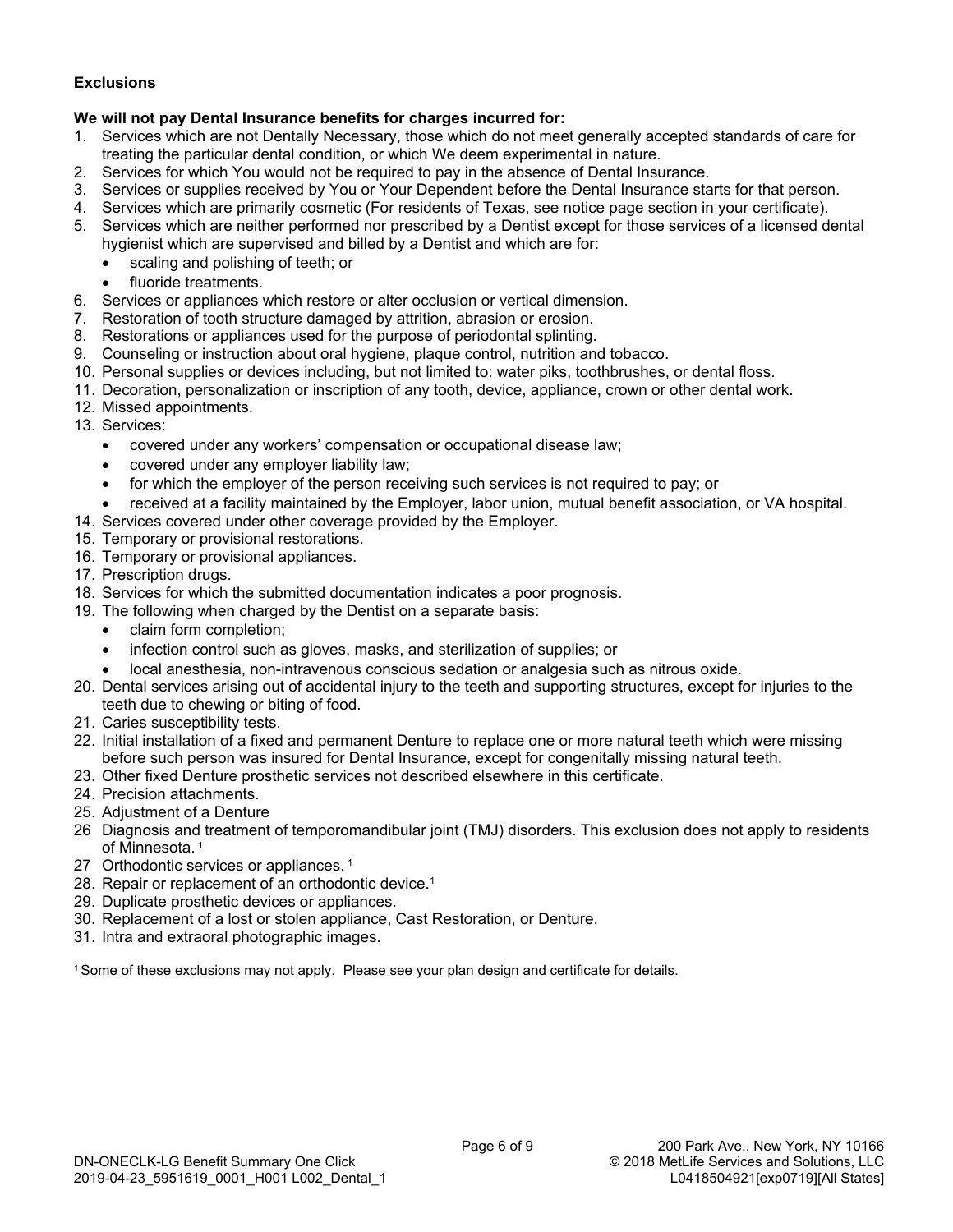# **COMMON QUESTIONS… IMPORTANT ANSWERS**

# **Who is a participating dentist?**

A participating dentist is a general dentist or specialist who has agreed to accept MetLife's negotiated fees as payment in full for services provided to plan participants. Based on internal analysis by MetLife, negotiated fees typically range from 15-45% below the average fees charged for the same services by dentists in the same geographic area.

\*Negotiated Fees refers to the fees that in-network dentists have agreed to accept as payment in full for covered services, subject to any copayments, deductibles, cost sharing and benefits maximums. Negotiated fees are subject to change.

# **How do I find a participating dentist?**

You can access a list of participating dentists with directions and mapping capabilities online at www.metlife.com/dental or call 1-800-ASK-4-MET (800-275-4638) to have a list faxed or mailed to you based upon the requested ZIP code. **Please Note:** Be sure to verify provider participation when you make your appointment.

# **May I choose a non-participating dentist?**

Yes. You are always free to select the dentist of your choice. However, if you choose a dentist who does not participate in the MetLife program, your out-of-pocket expenses may be greater, since you will be responsible to pay for any difference between the dentist's fee and your plan's payment for the approved service. If you receive services from a participating dentist, you are only responsible for the difference between the in-network fee for the service provided and your plan's payment for the approved service. Please note: any plan deductibles must be met before benefits are paid.

# **Can my dentist apply for participation in network?**

Yes. If your current dentist does not participate in the MetLife network and you would like to encourage him or her to apply, tell your dentist to visit www.metdental.com, or call 1-877-MET-DDS9 for an application. The website and phone number are designed for use by dental professionals only.

#### **How are claims processed?**

Dentists may submit your claims for you, which means you have little or no paperwork. You can track your claims online and even receive e-mail alerts when a claim has been processed. If you need a claim form, you can find one online at www.metlife.com/dental or request one by calling 1-800-ASK-4-MET (800-275-4638).

### **Can I find out what my out-of-pocket expenses will be before receiving a service?**

Yes. With pre-treatment estimates, you never have to wonder what your out-of-pocket expense will be. MetLife recommends that you request a pre-treatment estimate for services in excess of \$300 (This often applies to services such as crowns, bridges, inlays, and periodontics). To receive a benefit estimate, simply have your dentist submit a request for a pre-treatment estimate online at www.metdental.com or call 1-877-MET-DDS9 (638-3379). You and your dentist will receive a benefit estimate online or by fax for most procedures while you are still in the office so you can discuss treatment and payment options and have the procedure scheduled on the spot. Actual payments may vary depending upon plan maximums, deductibles, frequency limits and other conditions at time of payment.

### **Do I need an ID card?**

No, you do not need to present an ID card to confirm that you are eligible. You should notify your dentist that you participate in MetLife's PDP. Your dentist can easily verify information about your coverage through a toll-free automated Computer Voice Response system.

### **Do my dependents have to visit the same dentist that I select?**

No, you and your dependents each have the freedom to choose any dentist.

**If I do not enroll during my initial enrollment period can I still purchase Dental Insurance at a later date?** Yes, eligible employees who do not elect coverage during their 31-day application period may still elect coverage later. Dental coverage elected after the 31-day application period is subject to the following waiting periods:\*

- No waiting period for Preventive Services
- 6 months on Basic Restorative (Fillings)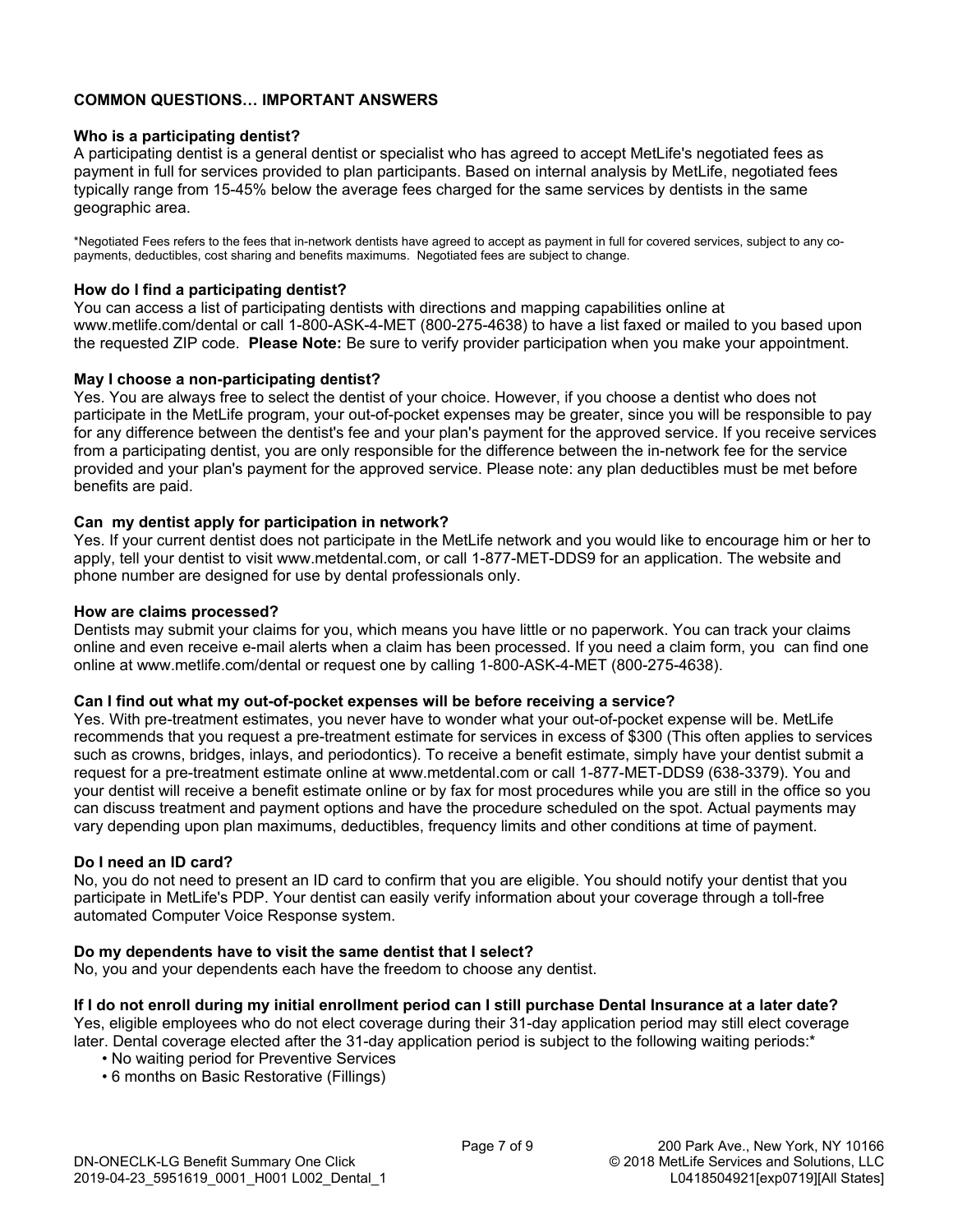- 12 months on all other Basic Services
- 24 months on Major Services
- 24 months on Orthodontia Services (if applicable)

\*If the policy holder participates in a section 125 plan <u>and</u> has an annual open enrollment period, the dental coverage will not be subject to any waiting periods. Please consult your Benefits<br>Administrator or your certif

# **Am I eligible for all benefits the first day of coverage?**

Your plan may include benefit waiting periods. Please refer to the certificate of insurance or your Benefits Administrator for details about the services that are subject to the waiting periods and the length of time they apply.

### **How can I learn about what dentists in my area charge for different procedures?**

If you have MyBenefits you can access the Dental Procedure Tool. You can use the tool to look up average in- and out-of-network fees for dental services in your area. \* You'll find fees for services such as exams, cleanings, fillings, crowns, and more. Just log in at [www.metlife.com/mybenefits](http://www.metlife.com/mybenefits).

\* The Dental Procedure Fee Tool application is provided by VerifPoint, an independent vendor. Network fee information is supplied to VerifPoint by MetLife and is not available for providers who participate with MetLife through a third-party. Out-of-network fee information is provided by VerifPoint. This tool does not provide the payment information used by MetLife when processing your claims. Prior to receiving services, pretreatment estimates through your dentist will provide the most accurate fee and payment information

### **Can MetLife help me find a dentist outside of the U.S. if I am traveling?**

Yes. Through MetLife's International Dental Travel Assistance program<sup>1</sup> you can obtain a referral to a local dentist by calling 1-312-356-5970 (collect) when outside the U.S. to receive immediate care until you can see your dentist. Coverage will be considered under your out-of-network<sup>2</sup> benefits. Please remember to hold on to all receipts to submit a dental claim.

1 International Dental Travel Assistance services are administered by AXA Assistance USA, Inc. Certain benefits provided under the Travel Assistance program are underwritten by Virginia Surety Company, Inc. AXA Assistance and Virginia Surety are not affiliated with MetLife, and the services and benefits they provide are separate and apart from the insurance provided by MetLife. Referral services are not available in all locations.

2 Refer to your dental benefits plan summary your out-of-network dental coverage.